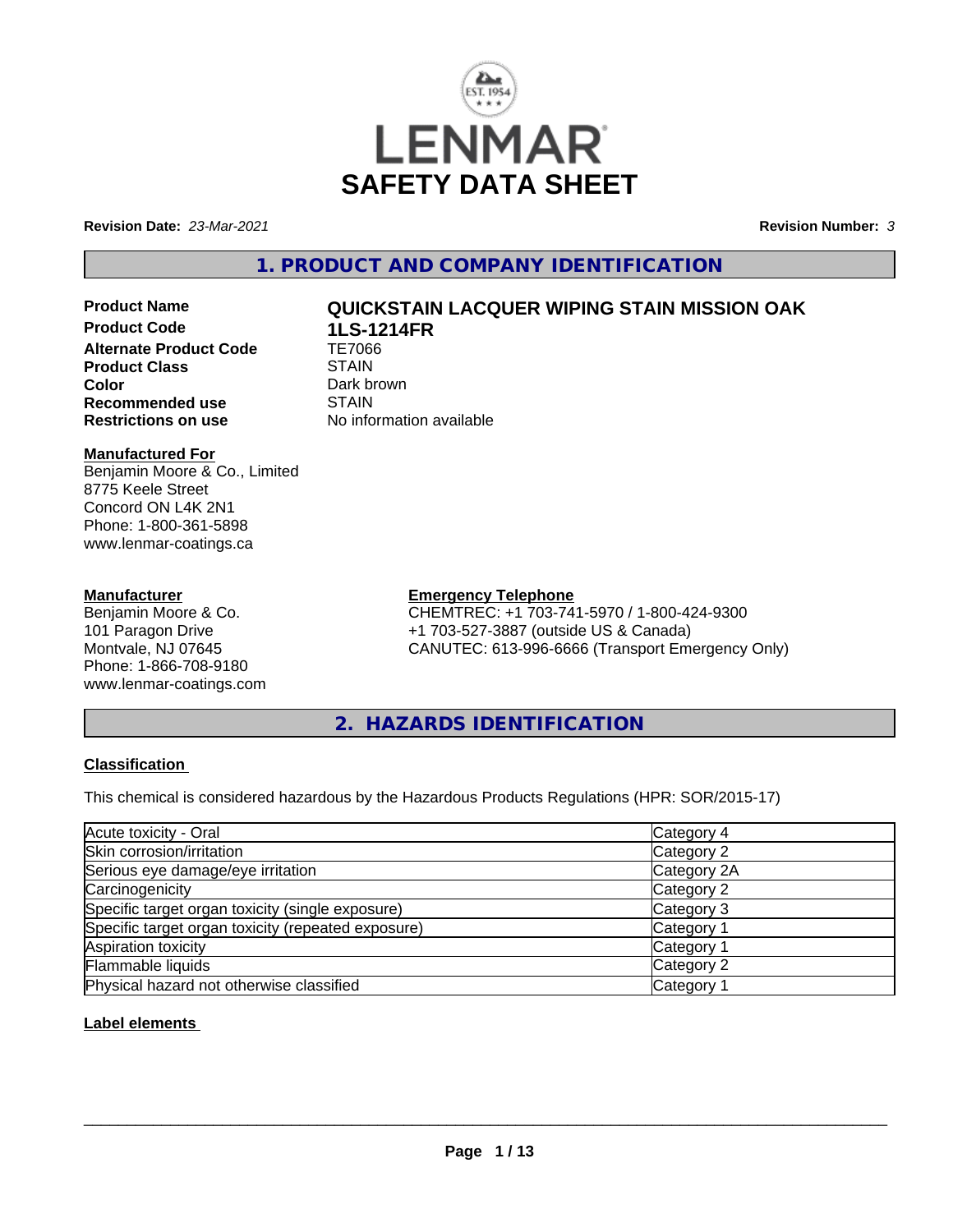### **Danger**

### **Hazard statements**

Harmful if swallowed Causes skin irritation Causes serious eye irritation Suspected of causing cancer May cause respiratory irritation. May cause drowsiness or dizziness Causes damage to organs through prolonged or repeated exposure May be fatal if swallowed and enters airways Highly flammable liquid and vapor Reactive flammable material



#### **Appearance** liquid **Odor** solvent

**Precautionary Statements - Prevention**

Obtain special instructions before use Do not handle until all safety precautions have been read and understood Use personal protective equipment as required Wash face, hands and any exposed skin thoroughly after handling Do not eat, drink or smoke when using this product Wear eye/face protection Do not breathe dust/fume/gas/mist/vapors/spray Use only outdoors or in a well-ventilated area Keep away from heat, hot surfaces, sparks, open flames and other ignition sources. No smoking Keep container tightly closed Ground/bond container and receiving equipment Use explosion-proof electrical/ventilating/lighting/equipment Use only non-sparking tools Take precautionary measures against static discharge Keep cool **Precautionary Statements - Response**

IF exposed or concerned: Get medical advice/attention

**Eyes**

IF IN EYES: Rinse cautiously with water for several minutes. Remove contact lenses, if present and easy to do. Continue rinsing

If eye irritation persists: Get medical advice/attention

**Skin**

If skin irritation occurs: Get medical advice/attention

IF ON SKIN (or hair): Remove/Take off immediately all contaminated clothing. Rinse skin with water/shower Wash contaminated clothing before reuse

#### **Inhalation**

IF INHALED: Remove victim to fresh air and keep at rest in a position comfortable for breathing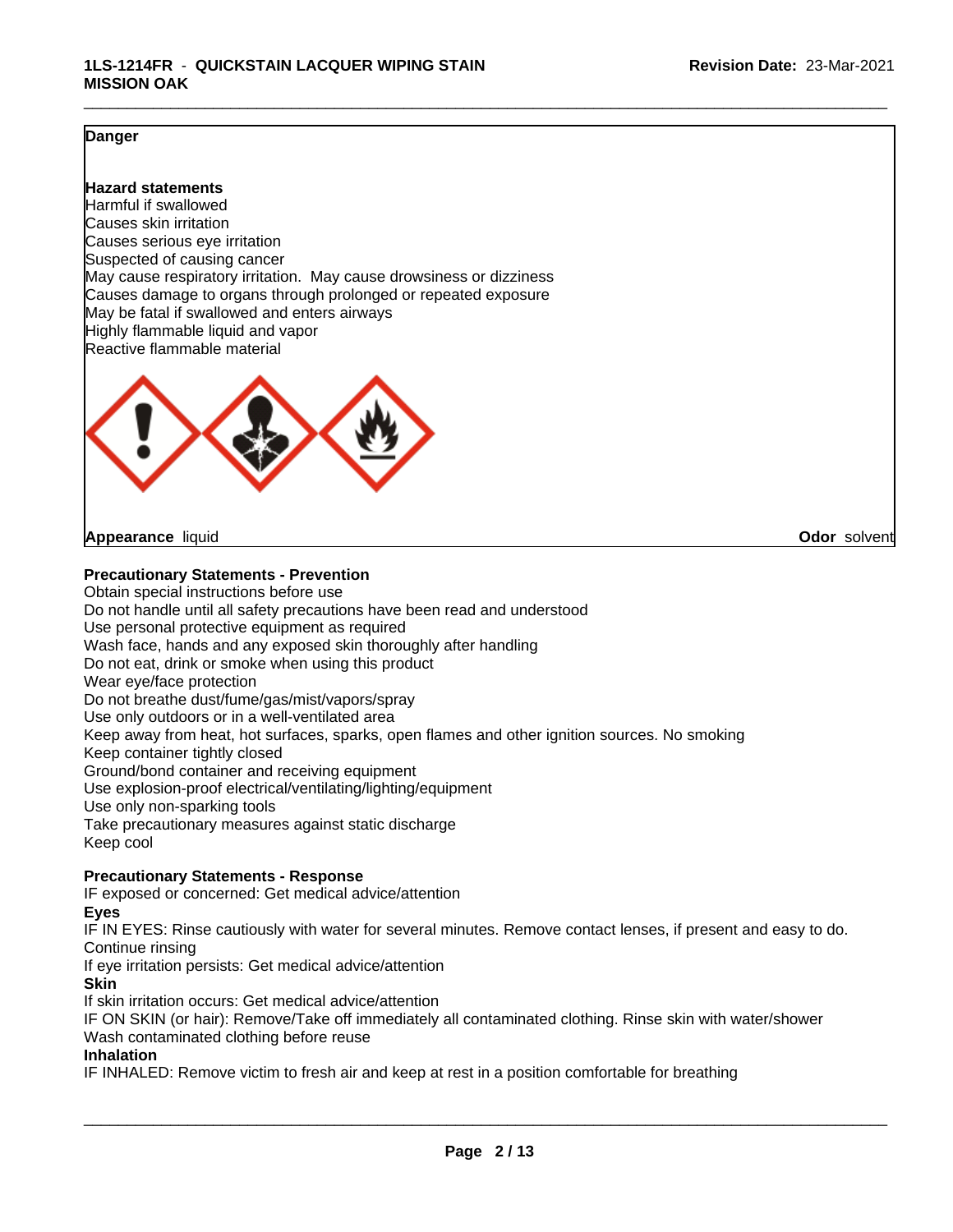#### **Ingestion**

IF SWALLOWED: Immediately call a POISON CENTER or doctor/physician Do NOT induce vomiting Rinse mouth **Fire** In case of fire: Use CO2, dry chemical, or foam for extinction

# **Precautionary Statements - Storage**

Store locked up Store in a well-ventilated place. Keep container tightly closed

#### **Precautionary Statements - Disposal**

Dispose of contents/container to an approved waste disposal plant

#### **Other information**

No information available

# **3. COMPOSITION INFORMATION ON COMPONENTS**

\_\_\_\_\_\_\_\_\_\_\_\_\_\_\_\_\_\_\_\_\_\_\_\_\_\_\_\_\_\_\_\_\_\_\_\_\_\_\_\_\_\_\_\_\_\_\_\_\_\_\_\_\_\_\_\_\_\_\_\_\_\_\_\_\_\_\_\_\_\_\_\_\_\_\_\_\_\_\_\_\_\_\_\_\_\_\_\_\_\_\_\_\_

| <b>Chemical name</b>                          | CAS No.    | Weight-%      | <b>Hazardous Material</b><br>registry number<br>(HMIRA registry #) | Date HMIRA filed and<br>Information Review Act date exemption granted<br>(if applicable) |
|-----------------------------------------------|------------|---------------|--------------------------------------------------------------------|------------------------------------------------------------------------------------------|
| 2-Butoxyethanol                               | 111-76-2   | $15 - 40%$    |                                                                    |                                                                                          |
| Propylene glycol monomethyl<br>ether acetate  | 108-65-6   | $10 - 30%$    |                                                                    |                                                                                          |
| Distillates, petroleum,<br>hydrotreated light | 64742-47-8 | $7 - 13%$     |                                                                    |                                                                                          |
| n-Butyl acetate                               | 123-86-4   | $3 - 7%$      |                                                                    |                                                                                          |
| Stoddard solvent                              | 8052-41-3  | - 5%          |                                                                    |                                                                                          |
| Acetone                                       | 67-64-1    | $1 - 5%$      |                                                                    |                                                                                          |
| cellulose, nitrate                            | 9004-70-0  | $1 - 5%$      |                                                                    |                                                                                          |
| VM&P naphtha                                  | 64742-89-8 | $-5%$         |                                                                    |                                                                                          |
| Isopropyl alcohol                             | 67-63-0    | $1 - 5%$      |                                                                    |                                                                                          |
| Carbon black                                  | 1333-86-4  | $0.1 - 0.25%$ |                                                                    |                                                                                          |

**Confidential Business Information note**

\*The exact percentage (concentration) of composition has been withheld as a trade secret

# **4. FIRST AID MEASURES**

| <b>General Advice</b> | If symptoms persist, call a physician. Show this safety data<br>sheet to the doctor in attendance.                                                                                                                         |
|-----------------------|----------------------------------------------------------------------------------------------------------------------------------------------------------------------------------------------------------------------------|
| <b>Eye Contact</b>    | Immediately flush with plenty of water. After initial flushing,<br>remove any contact lenses and continue flushing for at<br>least 15 minutes. Keep eye wide open while rinsing. If<br>symptoms persist, call a physician. |
| Skin Contact          | Wash off immediately with soap and plenty of water<br>removing all contaminated clothes and shoes. If skin<br>irritation persists, call a physician.                                                                       |
|                       |                                                                                                                                                                                                                            |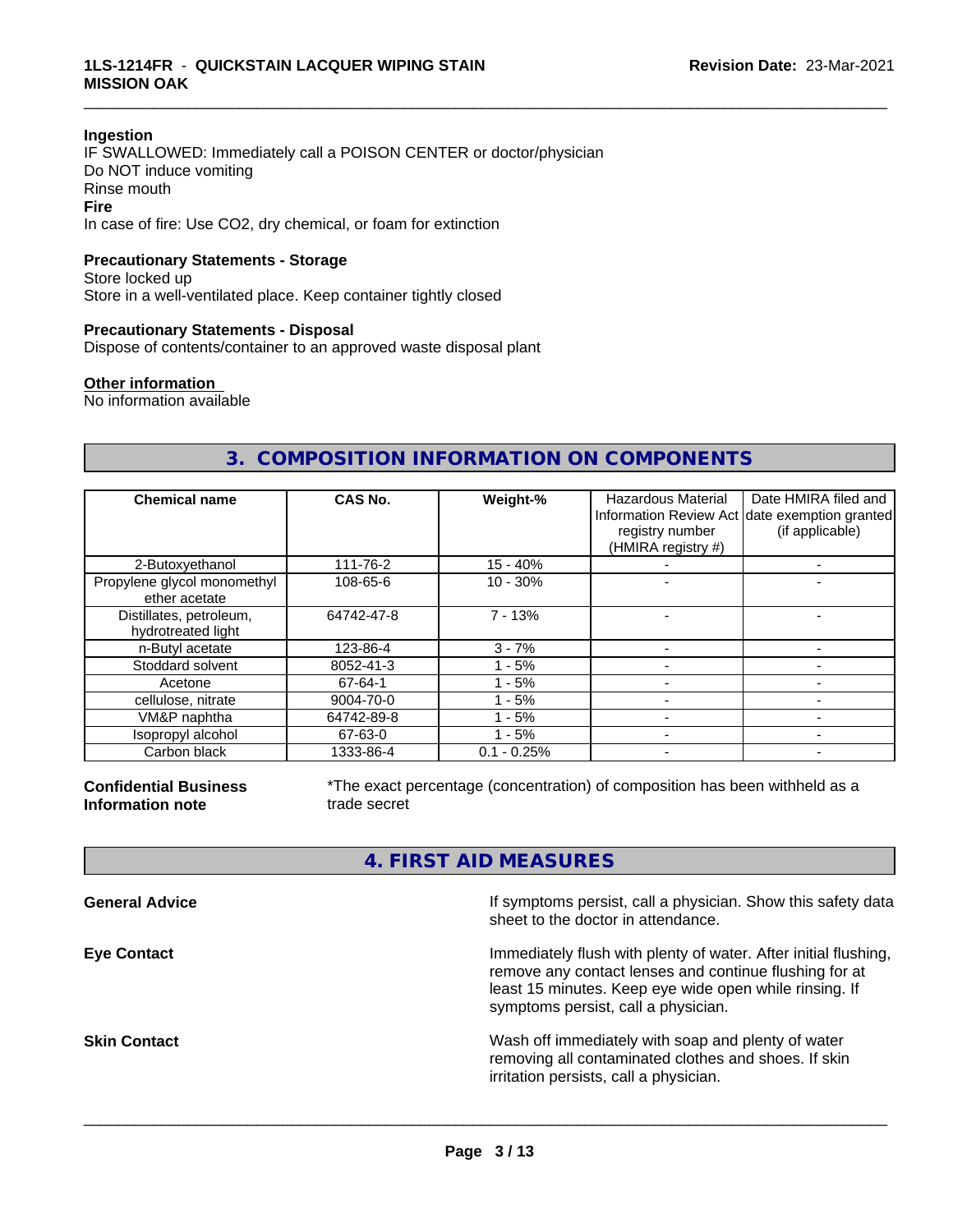| <b>Inhalation</b>                      | Move to fresh air. If symptoms persist, call a physician.<br>If not breathing, give artificial respiration. Call a physician<br>immediately.                                                     |
|----------------------------------------|--------------------------------------------------------------------------------------------------------------------------------------------------------------------------------------------------|
| Ingestion                              | Clean mouth with water and afterwards drink plenty of<br>water. Do not induce vomiting without medical advice.<br>Never give anything by mouth to an unconscious person.<br>Consult a physician. |
| <b>Protection Of First-Aiders</b>      | Use personal protective equipment.                                                                                                                                                               |
| <b>Most Important Symptoms/Effects</b> | No information available.                                                                                                                                                                        |
| <b>Notes To Physician</b>              | Treat symptomatically.                                                                                                                                                                           |

**5. FIRE-FIGHTING MEASURES**

| <b>Flammable Properties</b>                                                      | Vapors may travel considerable distance to a source of<br>ignition and flash back. Vapors may cause flash fire.                                                                                                                                                                                |
|----------------------------------------------------------------------------------|------------------------------------------------------------------------------------------------------------------------------------------------------------------------------------------------------------------------------------------------------------------------------------------------|
| <b>Suitable Extinguishing Media</b>                                              | Foam, dry powder or water. Use extinguishing measures<br>that are appropriate to local circumstances and the<br>surrounding environment.                                                                                                                                                       |
| Protective equipment and precautions for firefighters                            | As in any fire, wear self-contained breathing apparatus<br>pressure-demand, MSHA/NIOSH (approved or equivalent)<br>and full protective gear.                                                                                                                                                   |
| <b>Hazardous combustion products</b>                                             | Burning may result in carbon dioxide, carbon monoxide<br>and other combustion products of varying composition<br>which may be toxic and/or irritating.                                                                                                                                         |
| <b>Specific Hazards Arising From The Chemical</b>                                | Flammable. Flash back possible over considerable<br>distance. Keep product and empty container away from<br>heat and sources of ignition. Closed containers may<br>rupture if exposed to fire or extreme heat. Thermal<br>decomposition can lead to release of irritating gases and<br>vapors. |
| Sensitivity to mechanical impact                                                 | No                                                                                                                                                                                                                                                                                             |
| Sensitivity to static discharge                                                  | Yes                                                                                                                                                                                                                                                                                            |
| <b>Flash Point Data</b><br>Flash point (°F)<br>Flash Point (°C)<br><b>Method</b> | 47<br>8<br><b>PMCC</b>                                                                                                                                                                                                                                                                         |
| <b>Flammability Limits In Air</b>                                                |                                                                                                                                                                                                                                                                                                |
| Lower flammability limit:<br><b>Upper flammability limit:</b>                    | Not available<br>Not available                                                                                                                                                                                                                                                                 |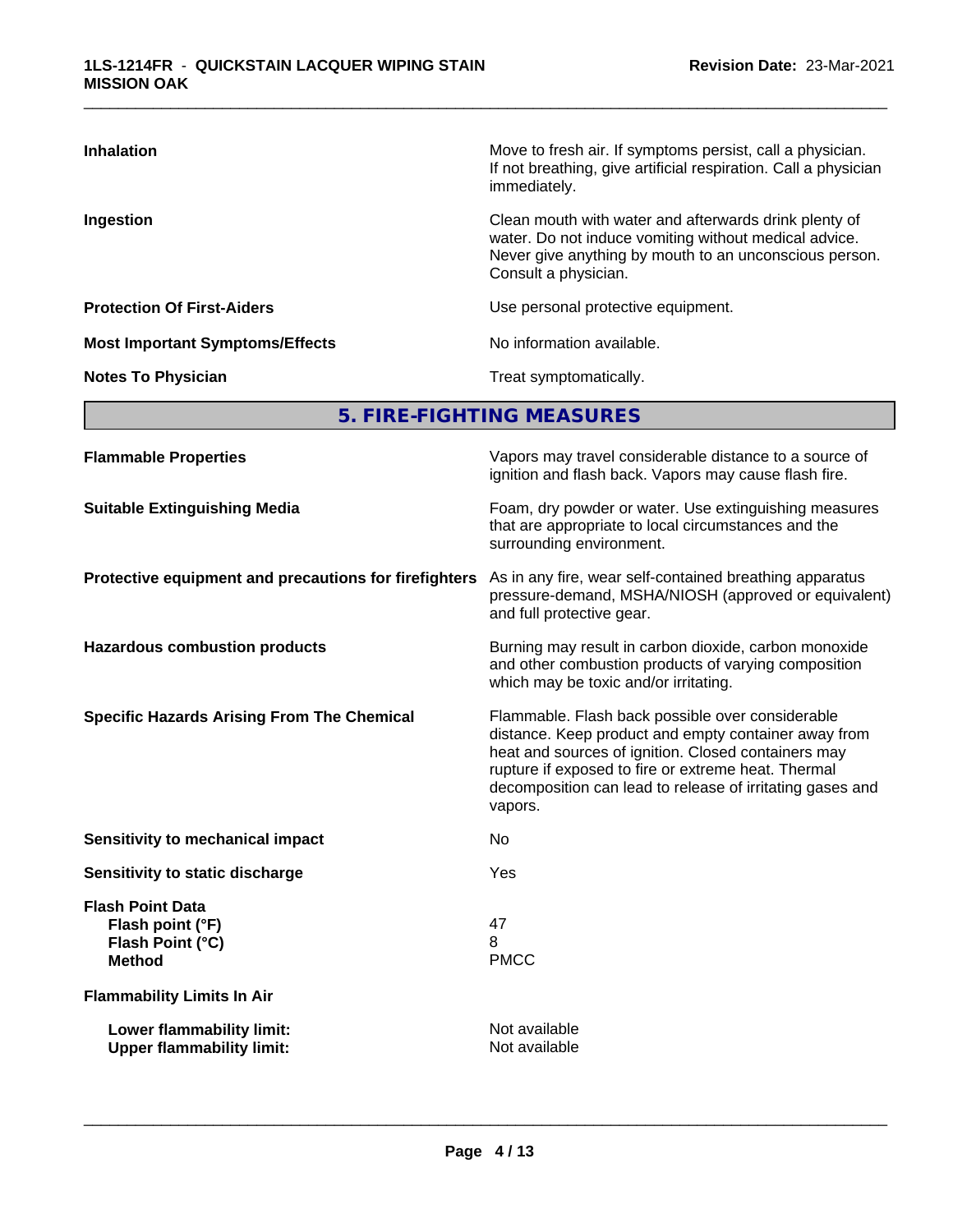| <b>NFPA</b>                                                                                 | Health: $3$ | <b>Flammability: 3</b> | <b>Instability: 1</b> | <b>Special: Not Applicable</b> |
|---------------------------------------------------------------------------------------------|-------------|------------------------|-----------------------|--------------------------------|
| <b>NFPA Legend</b>                                                                          |             |                        |                       |                                |
| 0 - Not Hazardous<br>1 - Slightly<br>$\bigcap$ M <sub>2</sub> $\bigcup$ $\bigcup$ $\bigcup$ |             |                        |                       |                                |

- 2 Moderate
- 3 High
- 4 Severe

*The ratings assigned are only suggested ratings, the contractor/employer has ultimate responsibilities for NFPA ratings where this system is used.*

*Additional information regarding the NFPA rating system is available from the National Fire Protection Agency (NFPA) at www.nfpa.org.*

# **6. ACCIDENTAL RELEASE MEASURES**

| <b>Personal Precautions</b>      | Remove all sources of ignition. Take precautions to<br>prevent flashback. Ground and bond all containers and<br>handling equipment. Take precautionary measures against<br>static discharges. Ensure adequate ventilation. Avoid<br>contact with skin, eyes and clothing. Use personal<br>protective equipment.  |
|----------------------------------|------------------------------------------------------------------------------------------------------------------------------------------------------------------------------------------------------------------------------------------------------------------------------------------------------------------|
| <b>Other Information</b>         | Prevent further leakage or spillage if safe to do so. Do not<br>allow material to contaminate ground water system.<br>Prevent product from entering drains. Do not flush into<br>surface water or sanitary sewer system. Local authorities<br>should be advised if significant spillages cannot be<br>contained. |
| <b>Environmental precautions</b> | See Section 12 for additional Ecological Information.                                                                                                                                                                                                                                                            |
| <b>Methods for Cleaning Up</b>   | Dam up. Soak up with inert absorbent material. Use a<br>non-sparking or explosion proof means to transfer material<br>to a sealed, appropriate container for disposal. Clean<br>contaminated surface thoroughly.                                                                                                 |

**7. HANDLING AND STORAGE**

| <b>Handling</b> | Avoid contact with skin, eyes and clothing. Wear personal<br>protective equipment. Do not breathe vapors or spray mist.<br>Use only in ventilated areas. Prevent vapor build-up by<br>providing adequate ventilation during and after use.                                                                                                                                                                                                           |
|-----------------|------------------------------------------------------------------------------------------------------------------------------------------------------------------------------------------------------------------------------------------------------------------------------------------------------------------------------------------------------------------------------------------------------------------------------------------------------|
|                 | Take precautionary measures against static discharges.<br>To avoid ignition of vapors by static electricity discharge,<br>all metal parts of the equipment must be grounded. Keep<br>away from heat, sparks and flame. Do not smoke.<br>Extinguish all flames and pilot lights, and turn off stoves,<br>heaters, electric motors and other sources of ignition<br>during use and until all vapors are gone. Ignition and/or<br>flash back may occur. |
| <b>Storage</b>  | Keep containers tightly closed in a dry, cool and<br>well-ventilated place. Keep away from heat. Keep away                                                                                                                                                                                                                                                                                                                                           |
|                 |                                                                                                                                                                                                                                                                                                                                                                                                                                                      |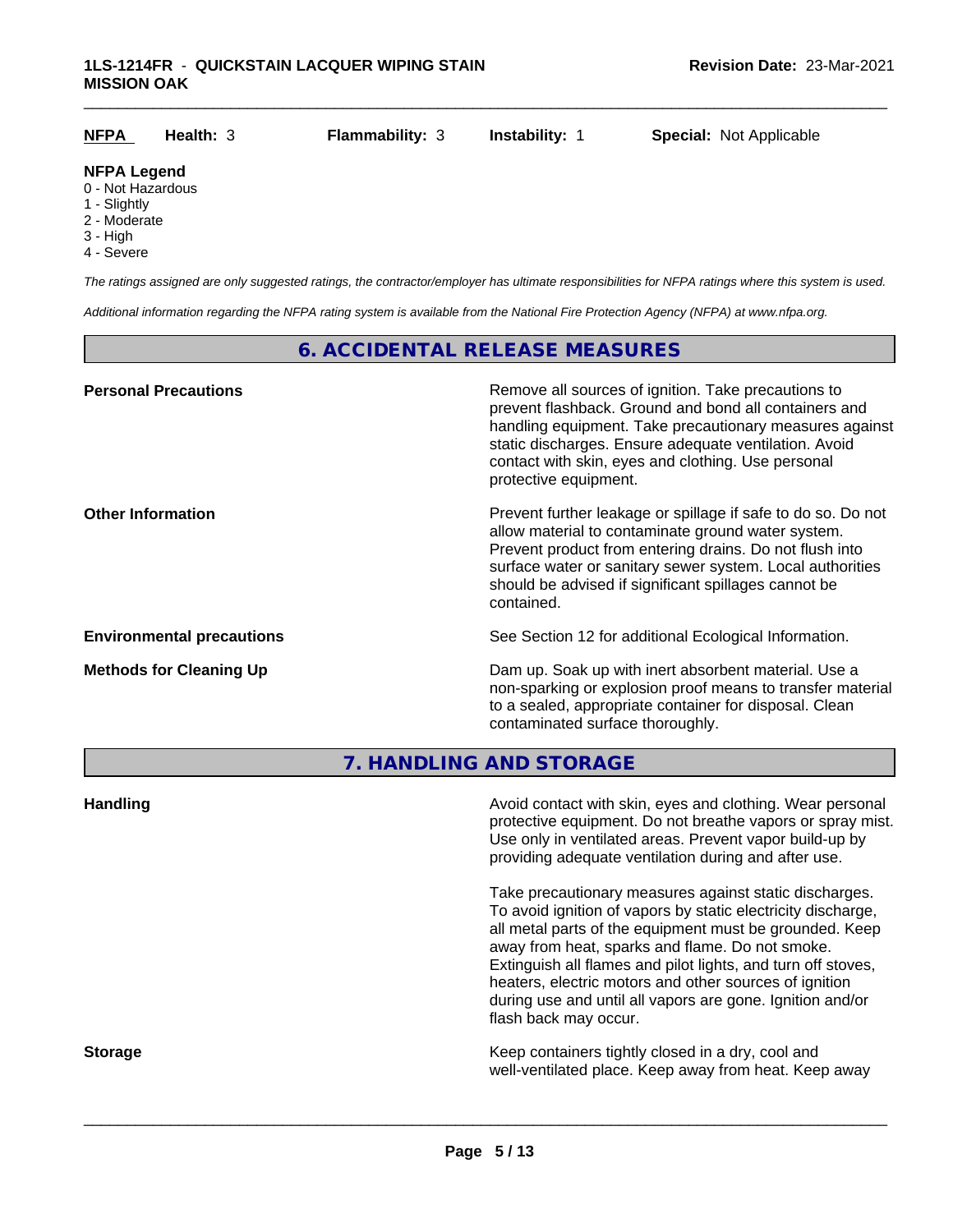from open flames, hot surfaces and sources of ignition. Keep in properly labeled containers. Keep out of the reach of children.

**Incompatible Materials Incompatible with strong acids and bases and strong** oxidizing agents.

# **8. EXPOSURE CONTROLS/PERSONAL PROTECTION**

\_\_\_\_\_\_\_\_\_\_\_\_\_\_\_\_\_\_\_\_\_\_\_\_\_\_\_\_\_\_\_\_\_\_\_\_\_\_\_\_\_\_\_\_\_\_\_\_\_\_\_\_\_\_\_\_\_\_\_\_\_\_\_\_\_\_\_\_\_\_\_\_\_\_\_\_\_\_\_\_\_\_\_\_\_\_\_\_\_\_\_\_\_

#### **Exposure Limits**

| <b>Chemical name</b>        | <b>ACGIH TLV</b>        | <b>Alberta</b>                | <b>British Columbia</b>       | <b>Ontario</b>                | Quebec                          |
|-----------------------------|-------------------------|-------------------------------|-------------------------------|-------------------------------|---------------------------------|
| 2-Butoxyethanol             | TWA: 20 ppm             | 20 ppm - TWA                  | 20 ppm - TWA                  | 20 ppm - TWA                  | 20 ppm - TWAEV                  |
|                             |                         | $97 \text{ mg/m}^3$ - TWA     |                               |                               | 97 mg/m $3$ - TWAEV             |
| Propylene glycol monomethyl | N/E                     | N/E                           | 50 ppm - TWA                  | 50 ppm - TWA                  | N/E                             |
| ether acetate               |                         |                               | 75 ppm - STEL                 | $270$ mg/m <sup>3</sup> - TWA |                                 |
| Distillates, petroleum,     | N/E                     | N/E                           | $200$ mg/m <sup>3</sup> - TWA | N/E                           | N/E                             |
| hydrotreated light          |                         |                               | Skin absorption can           |                               |                                 |
|                             |                         |                               | contribute to overall         |                               |                                 |
|                             |                         |                               | exposure.                     |                               |                                 |
| n-Butyl acetate             | STEL: 150 ppm           | 150 ppm - TWA                 | 20 ppm - TWA                  | 150 ppm - TWA                 | 150 ppm - TWAEV                 |
|                             | TWA: 50 ppm             | $713$ mg/m <sup>3</sup> - TWA |                               | 200 ppm - STEL                | 713 mg/m <sup>3</sup> - TWAEV   |
|                             |                         | 200 ppm - STEL                |                               |                               | 200 ppm - STEV                  |
|                             |                         | 950 mg/m $3 -$ STEL           |                               |                               | 950 mg/m $3 -$ STEV             |
| Stoddard solvent            | TWA: 100 ppm            | 100 ppm - TWA                 | 290 mg/m <sup>3</sup> - TWA   | 525 mg/m <sup>3</sup> - TWA   | 100 ppm - TWAEV                 |
|                             |                         | $572$ mg/m <sup>3</sup> - TWA | 580 mg/m $3 -$ STEL           |                               | $525$ mg/m <sup>3</sup> - TWAEV |
| Acetone                     | STEL: 500 ppm           | 500 ppm - TWA                 | 250 ppm - TWA                 | 250 ppm - TWA                 | 500 ppm - TWAEV                 |
|                             | TWA: 250 ppm            | 1200 mg/m <sup>3</sup> - TWA  | 500 ppm - STEL                | 500 ppm - STEL                | 1190 mg/m $3$ - TWAEV           |
|                             |                         | 750 ppm - STEL                |                               |                               | 1000 ppm - STEV                 |
|                             |                         | 1800 mg/m <sup>3</sup> - STEL |                               |                               | 2380 mg/m <sup>3</sup> - STEV   |
| Isopropyl alcohol           | STEL: 400 ppm           | 200 ppm - TWA                 | 200 ppm - TWA                 | 200 ppm - TWA                 | 400 ppm - TWAEV                 |
|                             | TWA: 200 ppm            | 492 mg/m <sup>3</sup> - TWA   | 400 ppm - STEL                | 400 ppm - STEL                | 985 mg/m <sup>3</sup> - TWAEV   |
|                             |                         | 400 ppm - STEL                |                               |                               | 500 ppm - STEV                  |
|                             |                         | 984 mg/m $3 -$ STEL           |                               |                               | 1230 mg/m $3 -$ STEV            |
| Carbon black                | TWA: $3 \text{ mq/m}^3$ | $3.5 \text{ mg/m}^3$ - TWA    | 3 mg/m <sup>3</sup> - TWA     | $3$ mg/m <sup>3</sup> - TWA   | $3.5 \text{ mg/m}^3$ - TWAEV    |
|                             | inhalable particulate   |                               |                               |                               |                                 |
|                             | matter                  |                               |                               |                               |                                 |

#### **Legend**

ACGIH - American Conference of Governmental Industrial Hygienists Alberta - Alberta Occupational Exposure Limits British Columbia - British Columbia Occupational Exposure Limits Ontario - Ontario Occupational Exposure Limits Quebec - Quebec Occupational Exposure Limits N/E - Not established

**Personal Protective Equipment**

**Engineering Measures Ensure adequate ventilation, especially in confined areas.** 

**Eye/Face Protection** Safety glasses with side-shields. If splashes are likely to occur, wear: Tightly fitting safety goggles **Skin Protection Protection Protective gloves and impervious clothing. Respiratory Protection Number 1** (Use only with adequate ventilation. In operations where exposure limits are exceeded, use a NIOSH approved respirator that has been selected by a technically qualified person for the specific work conditions. When spraying the product or applying in confined areas, wear a NIOSH approved respirator specified for paint spray or organic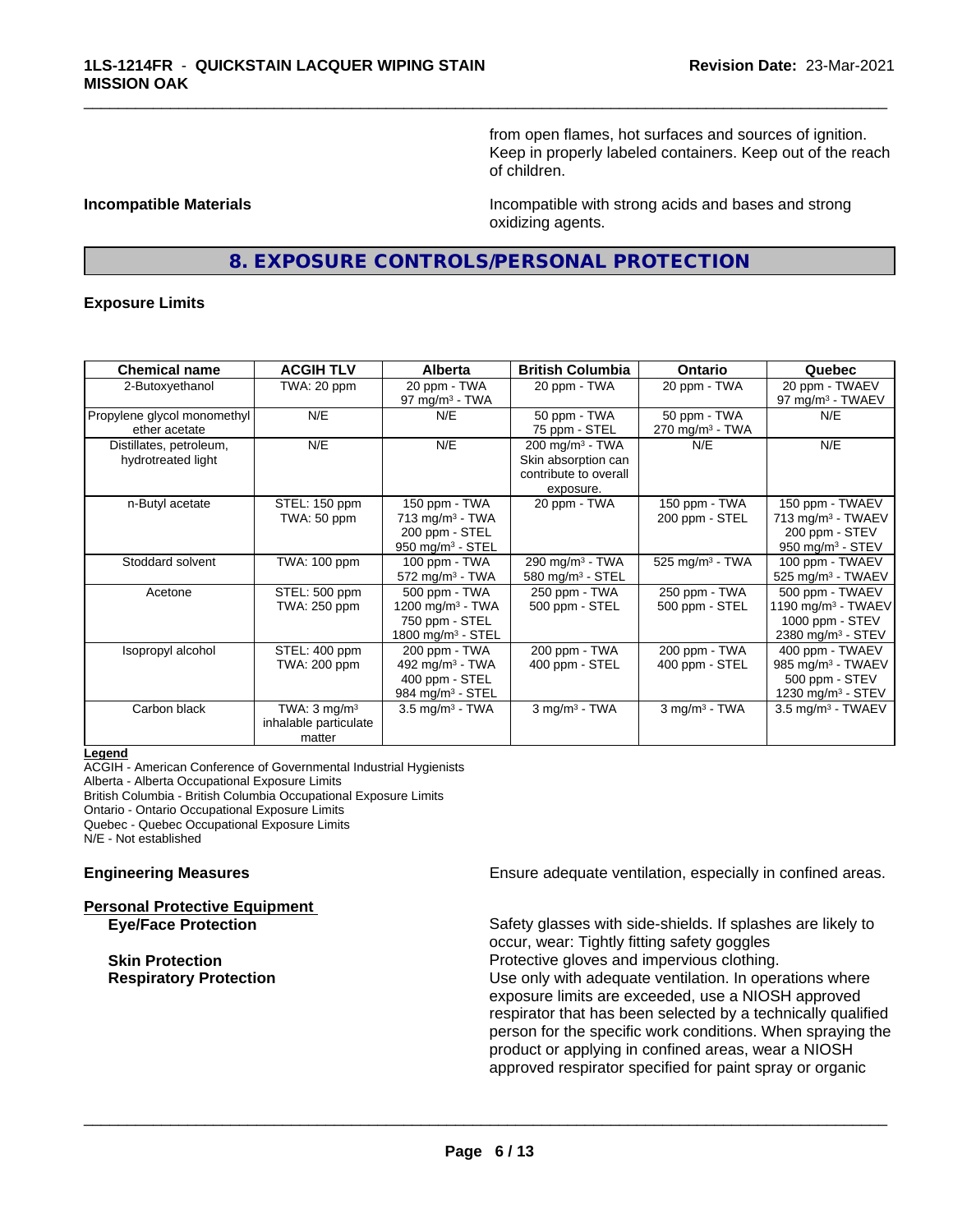vapors.

\_\_\_\_\_\_\_\_\_\_\_\_\_\_\_\_\_\_\_\_\_\_\_\_\_\_\_\_\_\_\_\_\_\_\_\_\_\_\_\_\_\_\_\_\_\_\_\_\_\_\_\_\_\_\_\_\_\_\_\_\_\_\_\_\_\_\_\_\_\_\_\_\_\_\_\_\_\_\_\_\_\_\_\_\_\_\_\_\_\_\_\_\_

**Hygiene Measures Avoid contact with skin, eyes and clothing. Remove and Avoid contact with skin, eyes and clothing. Remove and Avoid contact with skin, eyes and clothing. Remove and** wash contaminated clothing before re-use. Wash thoroughly after handling.

# **9. PHYSICAL AND CHEMICAL PROPERTIES**

**Appearance** liquid **Odor** solvent **Odor Threshold** No information available **Density (lbs/gal)** 7.4 - 7.8 **Specific Gravity** 0.89 - 0.93 **pH pH**  $\blacksquare$ **Viscosity (cps)** No information available **Solubility(ies)** No information available **Water solubility** No information available **Evaporation Rate Evaporation Rate No information available Vapor pressure** No information available in the North American Monte available in the North American available **Vapor density No information available No information available Wt. % Solids** 5 - 15 **Vol. % Solids** 0 - 10 **W<sub>t.</sub>** % Volatiles 85 - 95 **Vol. % Volatiles** 90 - 100 **VOC Regulatory Limit (g/L)** < 850 **Boiling Point (°F)** 248 **Boiling Point (°C)** 120 **Freezing point (°F)** No information available **Freezing Point (°C)** No information available **Flash point (°F)** 47 **Flash Point (°C)** 8 **Method** PMCC **Flammability (solid, gas)** Not applicable **Upper flammability limit:** Not applicable **Lower flammability limit:** Not applicable **Autoignition Temperature (°F)** No information available **Autoignition Temperature (°C)** No information available **Decomposition Temperature (°F)** No information available **Decomposition Temperature (°C)** No information available<br> **Partition coefficient Partition available** 

**No information available** 

# **10. STABILITY AND REACTIVITY**

**Reactivity Not Applicable Not Applicable Not Applicable** 

 $\overline{\phantom{a}}$  ,  $\overline{\phantom{a}}$  ,  $\overline{\phantom{a}}$  ,  $\overline{\phantom{a}}$  ,  $\overline{\phantom{a}}$  ,  $\overline{\phantom{a}}$  ,  $\overline{\phantom{a}}$  ,  $\overline{\phantom{a}}$  ,  $\overline{\phantom{a}}$  ,  $\overline{\phantom{a}}$  ,  $\overline{\phantom{a}}$  ,  $\overline{\phantom{a}}$  ,  $\overline{\phantom{a}}$  ,  $\overline{\phantom{a}}$  ,  $\overline{\phantom{a}}$  ,  $\overline{\phantom{a}}$ 

**Chemical Stability Chemical Stability** Stable under normal conditions. Hazardous polymerisation does not occur.

**Conditions to avoid Conditions to avoid Reseau All Static Reseau All Keep away from open flames, hot surfaces, static <b>Conditions** electricity and sources of ignition. Sparks. Elevated temperature.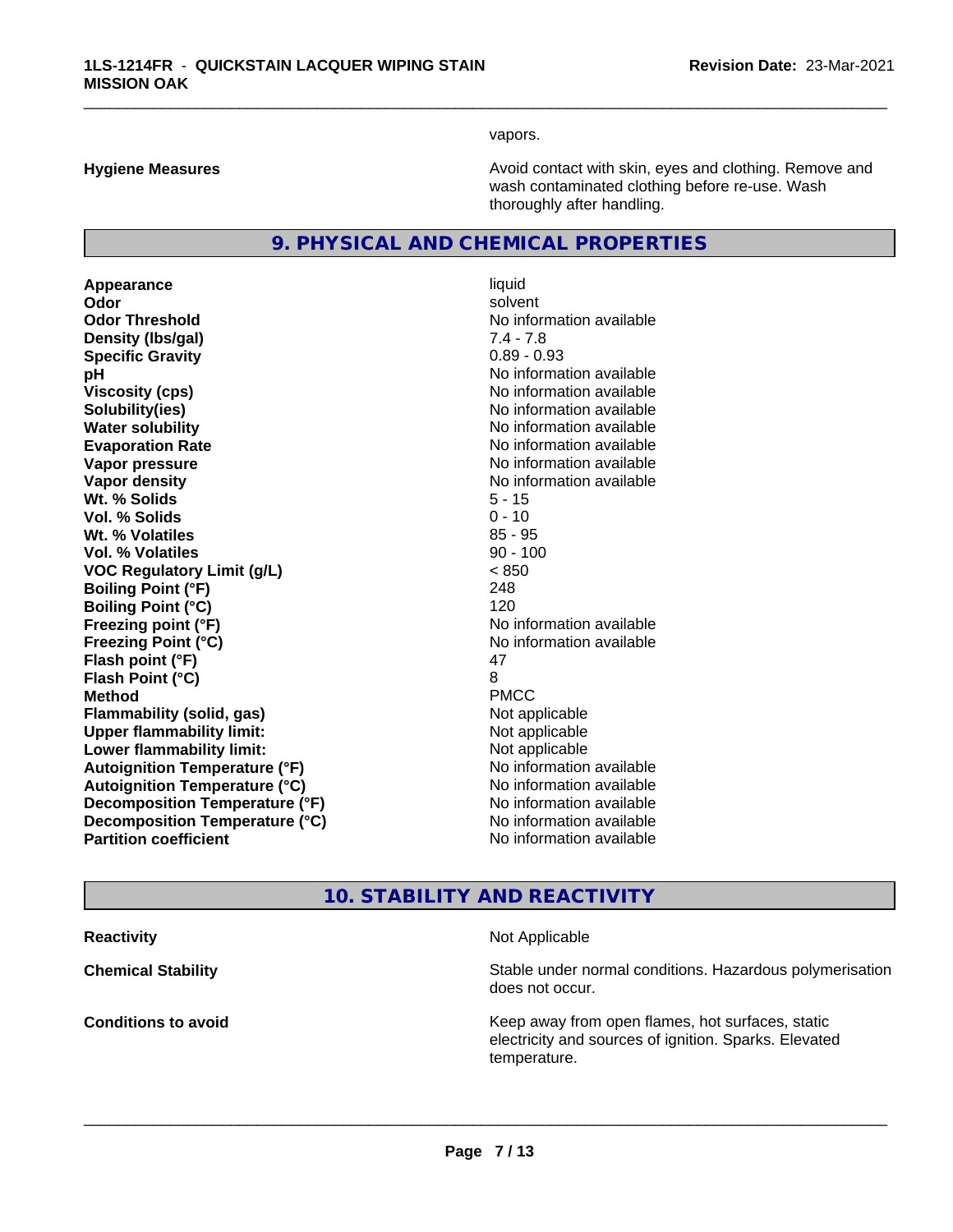| <b>Incompatible Materials</b>                                                   | Incompatible with strong acids and bases and strong<br>oxidizing agents.                                                                                                                                                                                                                        |
|---------------------------------------------------------------------------------|-------------------------------------------------------------------------------------------------------------------------------------------------------------------------------------------------------------------------------------------------------------------------------------------------|
| <b>Hazardous Decomposition Products</b>                                         | Thermal decomposition can lead to release of irritating<br>gases and vapors.                                                                                                                                                                                                                    |
| Possibility of hazardous reactions                                              | None under normal conditions of use.                                                                                                                                                                                                                                                            |
|                                                                                 | 11. TOXICOLOGICAL INFORMATION                                                                                                                                                                                                                                                                   |
| <b>Product Information</b><br>Information on likely routes of exposure          |                                                                                                                                                                                                                                                                                                 |
| <b>Principal Routes of Exposure</b>                                             | Eye contact, skin contact and inhalation.                                                                                                                                                                                                                                                       |
| <b>Acute Toxicity</b><br><b>Product Information</b>                             | Repeated or prolonged exposure to organic solvents may<br>lead to permanent brain and nervous system damage.<br>Intentional misuse by deliberately concentrating and<br>inhaling vapors may be harmful or fatal.                                                                                |
| Symptoms related to the physical, chemical and toxicological characteristics    |                                                                                                                                                                                                                                                                                                 |
| <b>Symptoms</b>                                                                 | No information available                                                                                                                                                                                                                                                                        |
|                                                                                 | Delayed and immediate effects as well as chronic effects from short and long-term exposure                                                                                                                                                                                                      |
| Eye contact                                                                     | Contact with eyes may cause irritation. Vapor may cause<br><i>irritation.</i>                                                                                                                                                                                                                   |
| <b>Skin contact</b>                                                             | May cause skin irritation and/or dermatitis. Prolonged skin<br>contact may defat the skin and produce dermatitis.                                                                                                                                                                               |
| <b>Inhalation</b>                                                               | Harmful by inhalation. High vapor / aerosol concentrations<br>are irritating to the eyes, nose, throat and lungs and may<br>cause headaches, dizziness, drowsiness,<br>unconsciousness, and other central nervous system<br>effects.                                                            |
| Ingestion                                                                       | Harmful if swallowed. Ingestion may cause irritation to<br>mucous membranes. Small amounts of this product<br>aspirated into the respiratory system during ingestion or<br>vomiting may cause mild to severe pulmonary injury,<br>possibly progressing to death.                                |
| <b>Sensitization</b><br><b>Neurological Effects</b><br><b>Mutagenic Effects</b> | No information available.<br>No information available.<br>No information available.                                                                                                                                                                                                             |
| <b>Reproductive Effects</b><br><b>Developmental Effects</b>                     | No information available.<br>No information available.                                                                                                                                                                                                                                          |
| <b>Target organ effects</b>                                                     | No information available.                                                                                                                                                                                                                                                                       |
| <b>STOT - single exposure</b>                                                   | May cause disorder and damage to the, Respiratory<br>system, Central nervous system.                                                                                                                                                                                                            |
| <b>STOT - repeated exposure</b>                                                 | Causes damage to organs through prolonged or repeated<br>exposure if inhaled, May cause disorder and damage to<br>the, liver, kidney, spleen, blood, Central nervous system,<br>Causes damage to organs through prolonged or repeated<br>exposure if swallowed, Causes damage to organs through |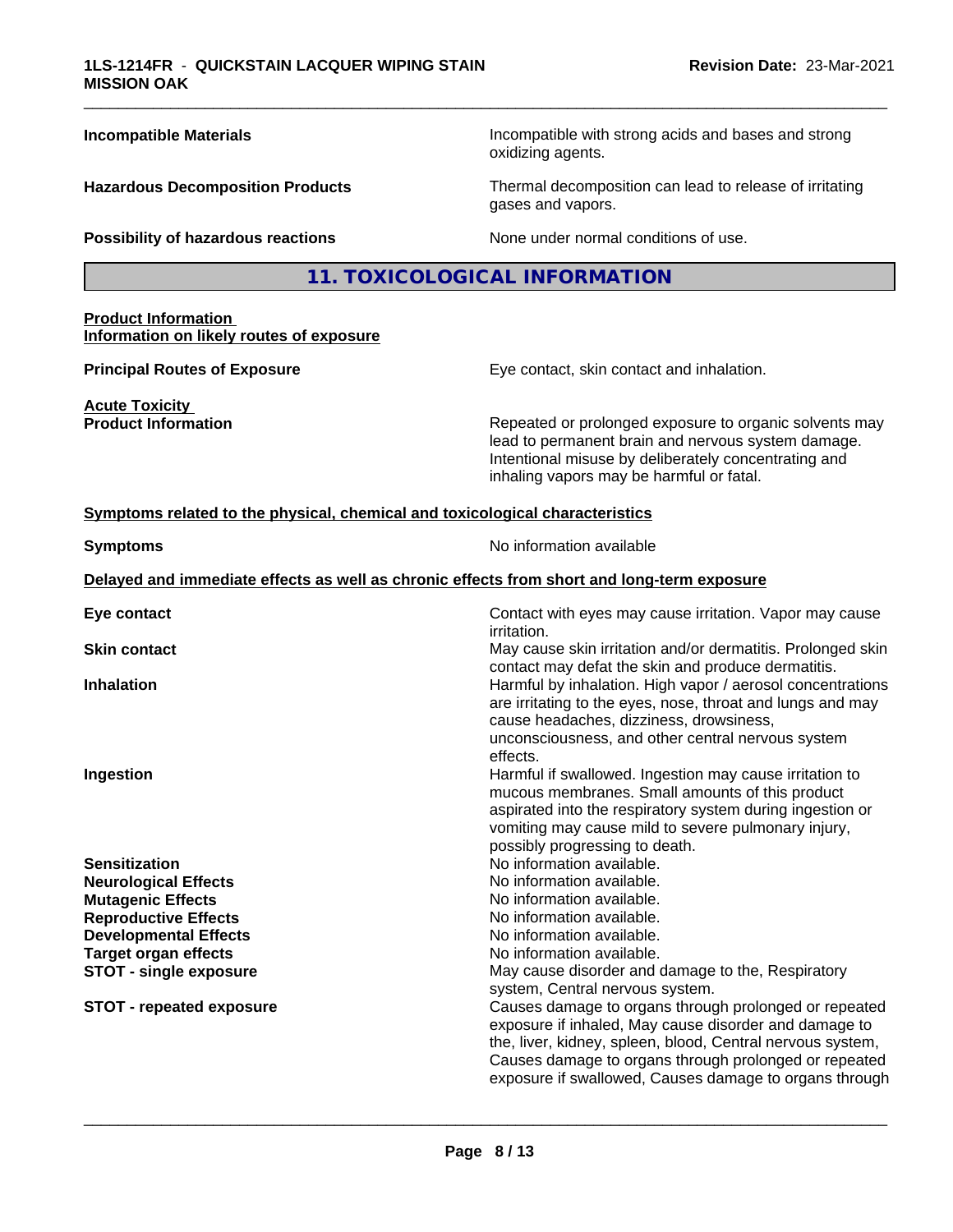|                          | prolonged or repeated exposure in contact with skin.                                                                                                                                                                                |
|--------------------------|-------------------------------------------------------------------------------------------------------------------------------------------------------------------------------------------------------------------------------------|
| Other adverse effects    | No information available.                                                                                                                                                                                                           |
| <b>Aspiration Hazard</b> | May be harmful if swallowed and enters airways. Small<br>amounts of this product aspirated into the respiratory<br>system during ingestion or vomiting may cause mild to<br>severe pulmonary injury, possibly progressing to death. |
|                          |                                                                                                                                                                                                                                     |

#### **Numerical measures of toxicity**

**The following values are calculated based on chapter 3.1 of the GHS document**

| ATEmix (oral)                        | 1231 mg/ka  |
|--------------------------------------|-------------|
| <b>ATEmix (dermal)</b>               | 2085 mg/kg  |
| <b>ATEmix (inhalation-dust/mist)</b> | 1778.8 mg/L |
| <b>ATEmix (inhalation-vapor)</b>     | 23 ma/L     |

#### **Component Information**

| Chemical name                                               | Oral LD50                | Dermal LD50             | <b>Inhalation LC50</b>                |
|-------------------------------------------------------------|--------------------------|-------------------------|---------------------------------------|
| 2-Butoxyethanol<br>111-76-2                                 | $= 1300$ mg/kg (Rat)     | $>$ 2000 mg/kg (Rabbit) | $>$ 4.9 mg/L (Rat) 3H                 |
| Propylene glycol monomethyl ether<br>acetate<br>108-65-6    | $= 8532$ mg/kg (Rat)     | $>$ 5 g/kg (Rabbit)     |                                       |
| Distillates, petroleum, hydrotreated<br>light<br>64742-47-8 | $> 5000$ mg/kg (Rat)     | $>$ 2000 mg/kg (Rabbit) | $> 5.2$ mg/L (Rat) 4 h                |
| n-Butyl acetate<br>123-86-4                                 | $= 10768$ mg/kg (Rat)    | > 17600 mg/kg (Rabbit)  |                                       |
| Acetone<br>67-64-1                                          | $= 5800$ mg/kg (Rat)     | > 15700 mg/kg (Rabbit)  | $= 50100$ mg/m <sup>3</sup> (Rat) 8 h |
| cellulose, nitrate<br>9004-70-0                             | $5$ g/kg (Rat)           | $\,$                    |                                       |
| VM&P naphtha<br>64742-89-8                                  | $\overline{\phantom{0}}$ | $=$ 3000 mg/kg (Rabbit) |                                       |
| Isopropyl alcohol<br>67-63-0                                | $= 1870$ mg/kg (Rat)     | $= 4059$ mg/kg (Rabbit) | $= 72600$ mg/m <sup>3</sup> (Rat) 4 h |
| Carbon black<br>1333-86-4                                   | $> 15400$ mg/kg (Rat)    | $>$ 3 g/kg (Rabbit)     |                                       |

#### **Chronic Toxicity**

#### **Carcinogenicity**

*The information below indicateswhether each agency has listed any ingredient as a carcinogen:.*

| <b>Chemical name</b> | IARC                            | <b>NTP</b> |
|----------------------|---------------------------------|------------|
|                      | 2B<br>Possible Human Carcinogen |            |
| Carbon<br>black      |                                 |            |

#### **Legend**

IARC - International Agency for Research on Cancer NTP - National Toxicity Program OSHA - Occupational Safety & Health Administration

# **12. ECOLOGICAL INFORMATION**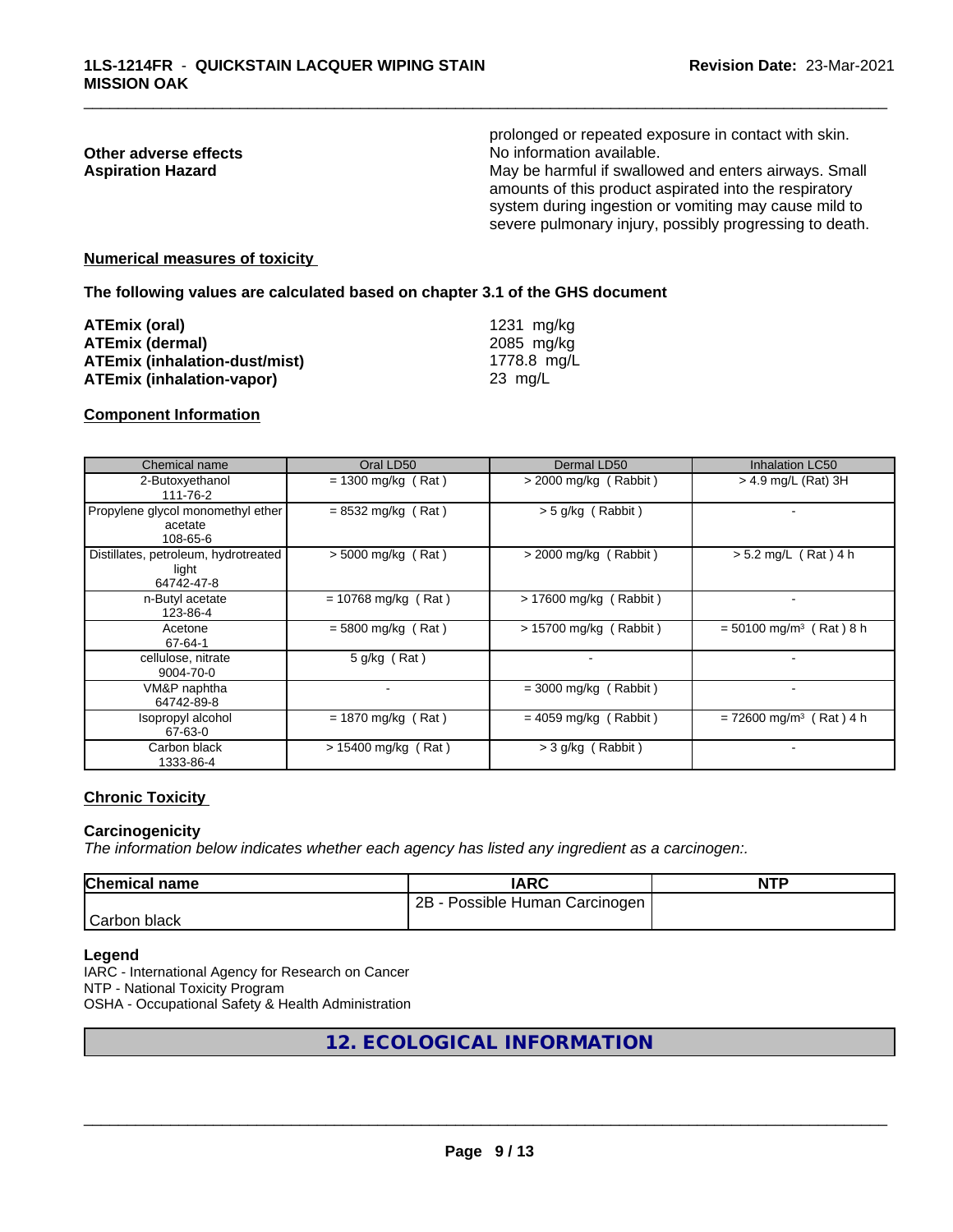# **Ecotoxicity Effects**

The environmental impact of this product has not been fully investigated.

### **Product Information**

### **Acute Toxicity to Fish**

No information available

#### **Acute Toxicity to Aquatic Invertebrates**

No information available

#### **Acute Toxicity to Aquatic Plants**

No information available

#### **Persistence / Degradability**

No information available.

#### **Bioaccumulation**

There is no data for this product.

### **Mobility in Environmental Media**

No information available.

#### **Ozone**

No information available

# **Component Information**

# **Acute Toxicity to Fish**

2-Butoxyethanol LC50: 1490 mg/L (Bluegill sunfish - 96 hr.) n-Butyl acetate LC50: 18 mg/L (Fathead Minnow - 96 hr.) Acetone LC50: 8300 (Bluegill - 96 hr.) mg/L

#### **Acute Toxicity to Aquatic Invertebrates**

n-Butyl acetate EC50: 72.8 mg/L (Daphnia magna - 48 hr.) Acetone EC50: 12600 mg/L (Daphnia magna - 48 hr.)

### **Acute Toxicity to Aquatic Plants**

n-Butyl acetate EC50: 674.7 mg/L (Green algae (Scenedesmus subspicatus), 72 hrs.)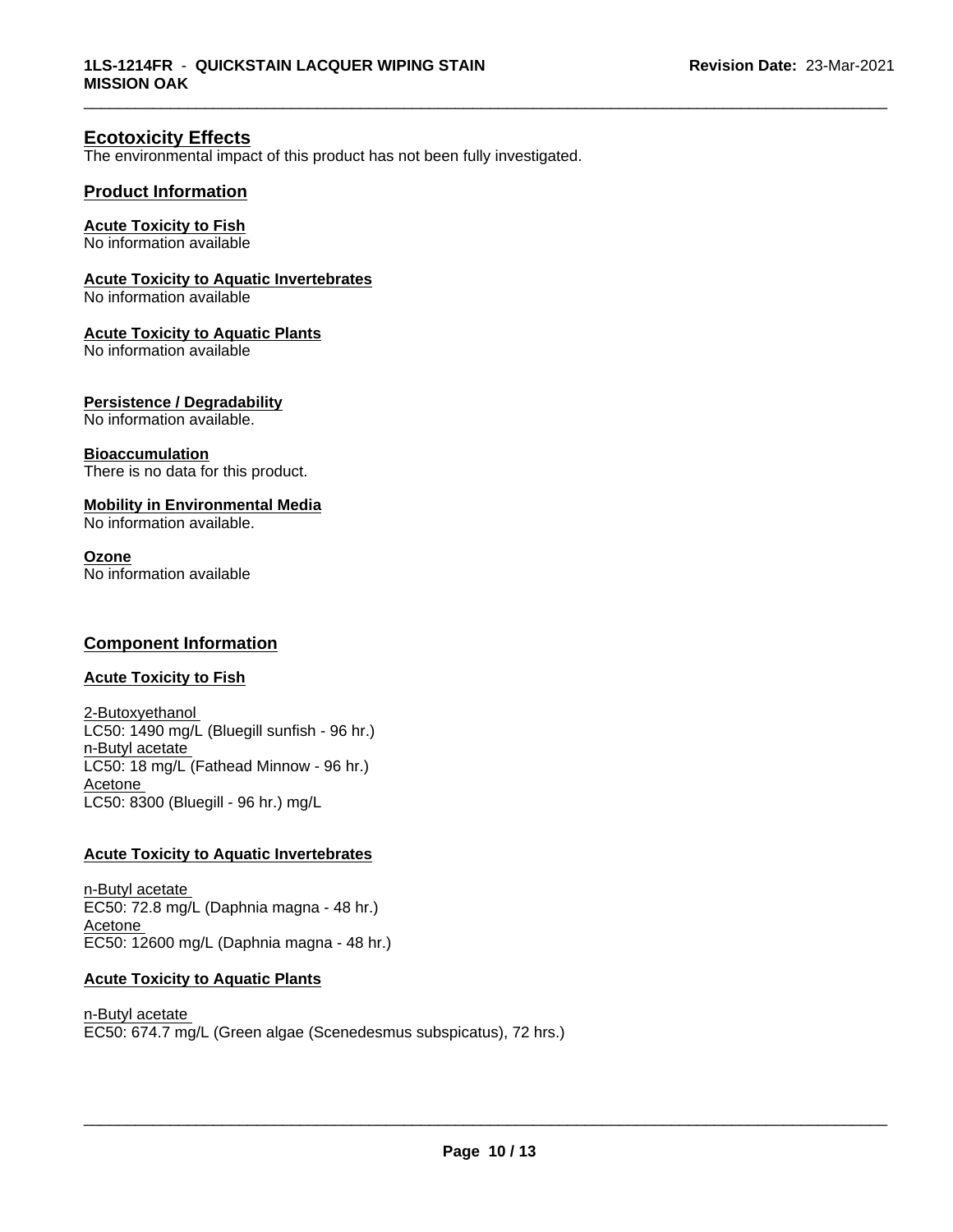# **13. DISPOSAL CONSIDERATIONS**

**Waste Disposal Method Dispose of in accordance with federal, state, provincial,** and local regulations. Local requirements may vary, consult your sanitation department or state-designated environmental protection agency for more disposal options.

**Empty Container Warning <b>Emptied** Containers may retain product residue. Follow label warnings even after container is emptied. Residual vapors may explode on ignition.

# **14. TRANSPORT INFORMATION**

**TDG Proper Shipping Name** PAINT **Hazard class** 3 **UN-No.** UN1263 **Packing Group III Description** UN1263, PAINT, 3, II

\_\_\_\_\_\_\_\_\_\_\_\_\_\_\_\_\_\_\_\_\_\_\_\_\_\_\_\_\_\_\_\_\_\_\_\_\_\_\_\_\_\_\_\_\_\_\_\_\_\_\_\_\_\_\_\_\_\_\_\_\_\_\_\_\_\_\_\_\_\_\_\_\_\_\_\_\_\_\_\_\_\_\_\_\_\_\_\_\_\_\_\_\_

**ICAO / IATA** Contact the preparer for further information.

**IMDG / IMO Contact the preparer for further information.** 

# **15. REGULATORY INFORMATION**

# **International Inventories**

| <b>TSCA: United States</b> | Yes - All components are listed or exempt. |
|----------------------------|--------------------------------------------|
| DSL: Canada                | No - Not all of the components are listed. |
|                            | One or more component is listed on NDSL.   |

# **National Pollutant Release Inventory (NPRI)**

**NPRI Parts 1- 4** This product contains the following Parts 1-4 NPRI chemicals:

| Chemical name     | CAS No.  | Weight-% | <b>NPRI Parts 1-4</b> |  |
|-------------------|----------|----------|-----------------------|--|
| 2-Butoxyethanol   | 111-76-2 | 15 - 40% | Listed                |  |
| Isopropyl alcohol | 67-63-0  | 5%       | Listed                |  |

#### **NPRI Part 5**

This product contains the following NPRI Part 5 Chemicals: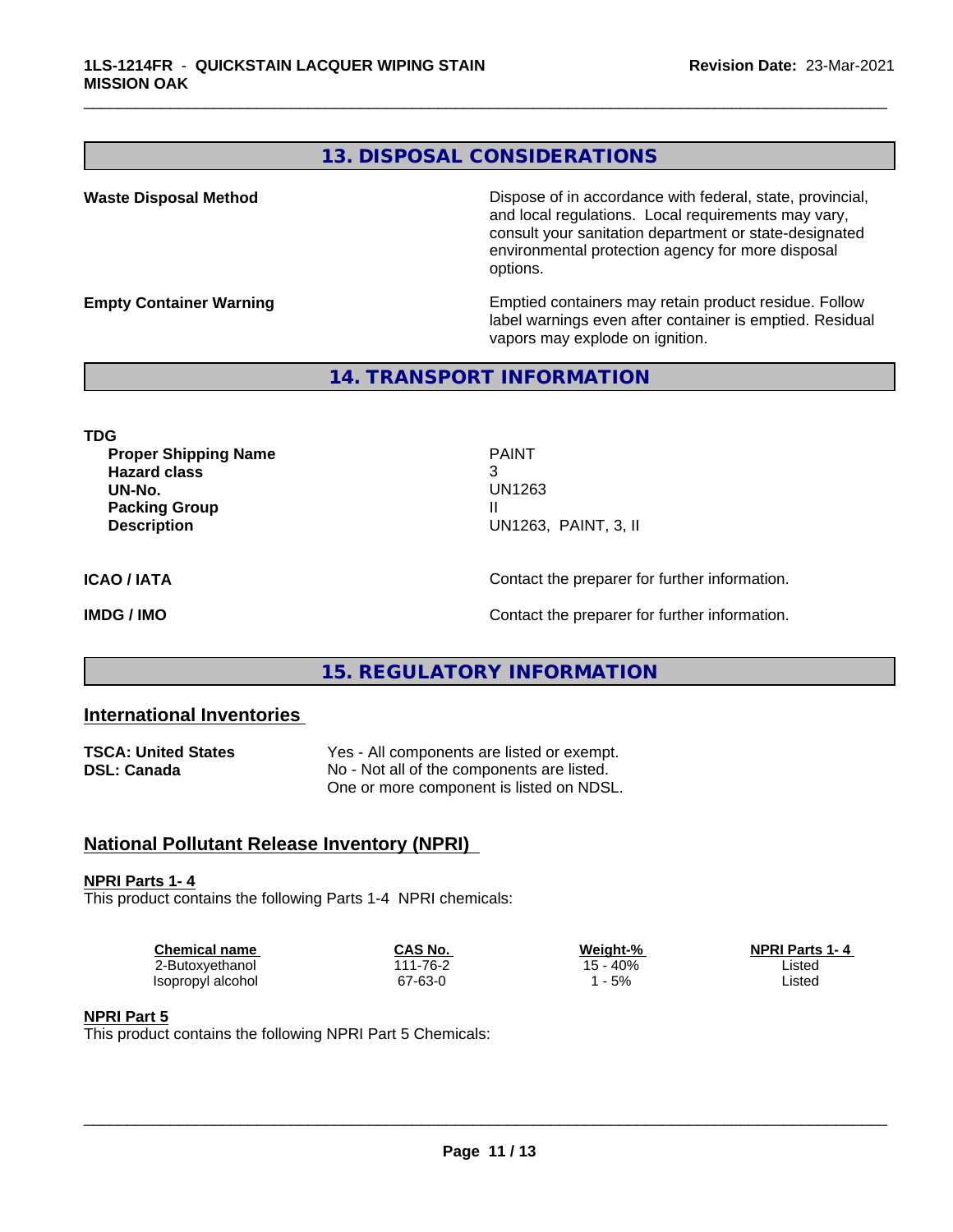### **1LS-1214FR** - **QUICKSTAIN LACQUER WIPING STAIN MISSION OAK**

| <b>Chemical name</b><br>2-Butoxyethanol | CAS No.<br>111-76-2 | Weight-%<br>$15 - 40%$ | <b>NPRI Part 5</b><br>Listed |
|-----------------------------------------|---------------------|------------------------|------------------------------|
| Propylene glycol monomethyl ether       | 108-65-6            | $10 - 30%$             | Listed                       |
| acetate                                 |                     |                        |                              |
| Distillates, petroleum, hydrotreated    | 64742-47-8          | $7 - 13%$              | Listed                       |
| light                                   |                     |                        |                              |
| n-Butyl acetate                         | 123-86-4            | $3 - 7%$               | Listed                       |
| Stoddard solvent                        | 8052-41-3           | $1 - 5%$               | Listed                       |
| VM&P naphtha                            | 64742-89-8          | $1 - 5%$               | Listed                       |
| Isopropyl alcohol                       | 67-63-0             | $1 - 5%$               | Listed                       |

\_\_\_\_\_\_\_\_\_\_\_\_\_\_\_\_\_\_\_\_\_\_\_\_\_\_\_\_\_\_\_\_\_\_\_\_\_\_\_\_\_\_\_\_\_\_\_\_\_\_\_\_\_\_\_\_\_\_\_\_\_\_\_\_\_\_\_\_\_\_\_\_\_\_\_\_\_\_\_\_\_\_\_\_\_\_\_\_\_\_\_\_\_

#### **WHMIS Regulatory Status**

This product has been classified in accordance with the hazard criteria of the Hazardous Products Regulations (HPR) and the SDS contains all the information required by the HPR.

| <b>16. OTHER INFORMATION</b>              |               |                        |               |        |  |
|-------------------------------------------|---------------|------------------------|---------------|--------|--|
| HMIS -                                    | Health: $3^*$ | <b>Flammability: 3</b> | Reactivity: 1 | PPE: H |  |
| <b>HMIS Legend</b><br>0 - Minimal Hazard  |               |                        |               |        |  |
| 1 - Slight Hazard                         |               |                        |               |        |  |
| 2 - Moderate Hazard<br>3 - Serious Hazard |               |                        |               |        |  |

- 
- 4 Severe Hazard
- **Chronic Hazard**

X - Consult your supervisor or S.O.P. for "Special" handling instructions.

*Note: The PPE rating has intentionally been left blank. Choose appropriate PPE that will protect employees from the hazards the material will present under the actual normal conditions of use.*

*Caution: HMISÒ ratings are based on a 0-4 rating scale, with 0 representing minimal hazards or risks, and 4 representing significant hazards or risks. Although HMISÒ ratings are not required on MSDSs under 29 CFR 1910.1200, the preparer, has chosen to provide them. HMISÒ ratings are to be used only in conjunction with a fully implemented HMISÒ program by workers who have received appropriate HMISÒ training. HMISÒ is a registered trade and service mark of the NPCA. HMISÒ materials may be purchased exclusively from J. J. Keller (800) 327-6868.*

 **WARNING!** If you scrape, sand, or remove old paint, you may release lead dust. LEAD IS TOXIC. EXPOSURE TO LEAD DUST CAN CAUSE SERIOUS ILLNESS, SUCH AS BRAIN DAMAGE, ESPECIALLY IN CHILDREN. PREGNANT WOMEN SHOULD ALSO AVOID EXPOSURE. Wear a NIOSH approved respirator to control lead exposure. Clean up carefully with a HEPA vacuum and a wet mop. Before you start, find out how to protect yourself and your family by logging onto Health Canada at

http://www.hc-sc.gc.ca/ewh-semt/contaminants/lead-plomb/asked\_questions-questions\_posees-eng.php.

| <b>Prepared By</b>                                  | <b>Product Stewardship Department</b><br>Benjamin Moore & Co.<br>101 Paragon Drive<br>Montvale, NJ 07645<br>800-225-5554 |  |
|-----------------------------------------------------|--------------------------------------------------------------------------------------------------------------------------|--|
| <b>Revision Date:</b><br><b>Reason for revision</b> | 23-Mar-2021<br>Not available                                                                                             |  |